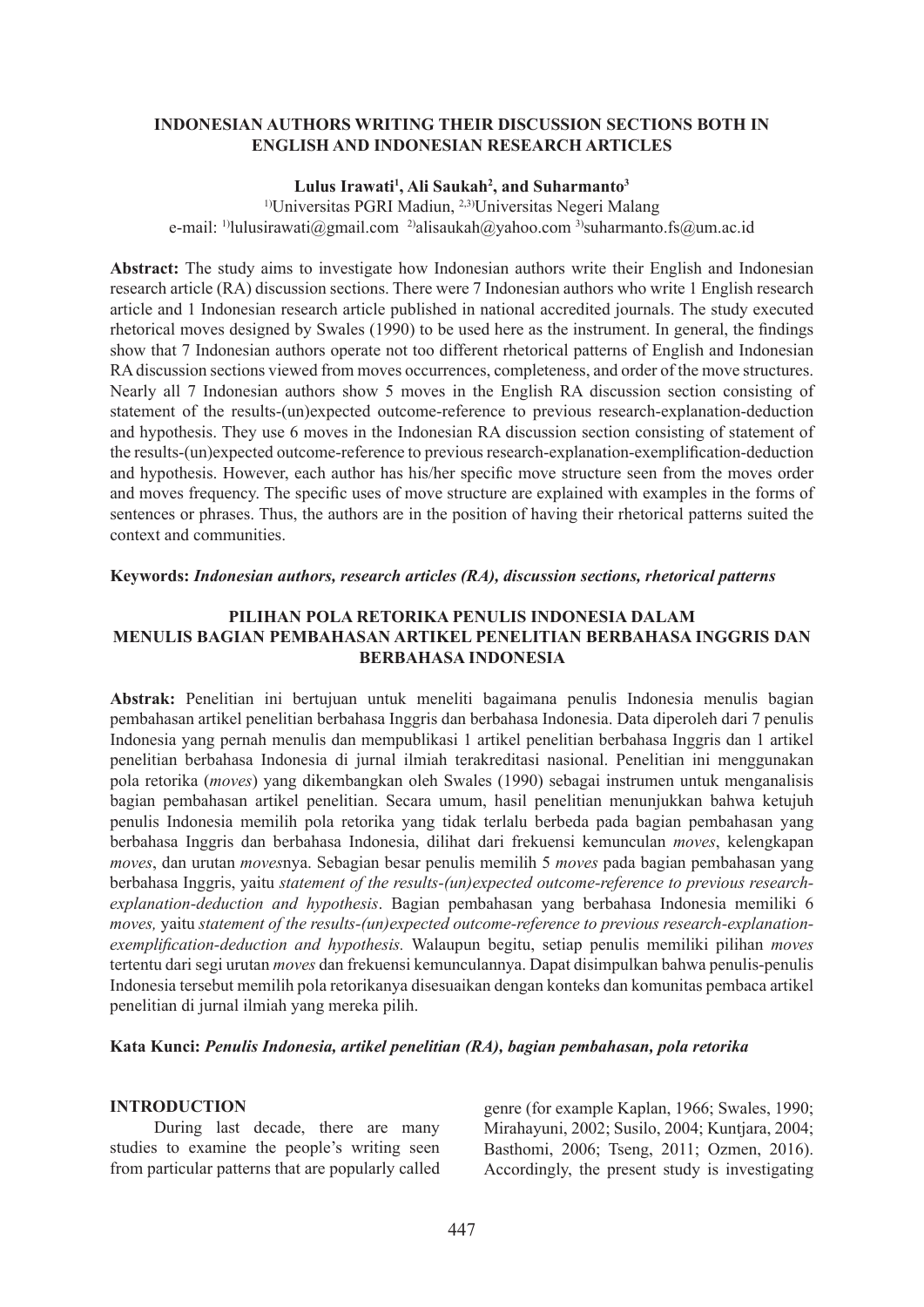how Indonesian authors write discussion sections, both in English and Indonesian research articles. Both English and Indonesian discussion sections of research articles are written by the same Indonesian authors. Author's choices of rhetorical pattern in their writing can be consciously or unconsciously chosen during the time; their writing might be influenced by their cultural, geographical, and linguistic backgrounds. Further, it continues to explore and dig deeply some information supporting the existing rhetoric. The discussion sections of research articles are mostly taken from accredited journals that are published in Indonesia.

The study of contrastive rhetoric has been aimed at not only finding the rhetorical patterns but also identifying the problems faced by L2 learners. As stated by Connor (1996), the research in L2 acquisition identify problems in the composition encountered by the L2 learners related to the L1's rhetorical strategies. Having seen from its prior study done by Kaplan, 1966 to recent time, the contrastive rhetoric developed significantly, in terms of focusing the subject of the study. Further, the contrastive rhetoric studies, then, are classified in four domains of investigation: (1) contrastive text linguistic studies; (2) studies of writing as cultural and educational activity; (3) classroom-based contrastive studies; (4) genre-specific investigation (Connor, 2002). The studies reviewed in accordance with the above classification are purposefully chosen in terms of recent publication and investigation.

Various studies came up to fill the gaps of contrastive rhetoric area in terms of investigating different product of writing or text types (genrespecific investigation), changing the subject of the study into the professional writers such as article writers of local and international journals, post-graduate students and many more. Firstly, Susilo (1999) reported the Indonesian writers who write their articles in The Jakarta Post tend to formulate their thesis statement in four ways: inductive pattern, deductive pattern, mid-position and unclearly stated thesis statement. Again, Susilo (2004) investigated thought patterns as reflected in the linguistic features of either English or Indonesian letters written by Indonesians and he found that rhetorical organization developed and organized in Indonesian and English letters were similar in three ways: completely tripartitestructure-constructions, two-element-tripartite structure constructions, and one-elementtripartite structure constructions. Whereas, Chakorn (2002) reported that native speakers may also employ distinctive writing patterns in letters revealing diversity in some rhetorical moves, linguistic realizations, rhetorical appeals and politeness strategies. Further, the area of rhetoric studies have gradually shifted from classroom-based investigating the students' academic writing with specific modes of writing, to genre-specific investigating letters and news articles, which are more contextual ones.

Some studies in rhetoric and genre analysis come up in the surface to flourish the variances. In relation to the RA investigation, there are three popular sections studied, namely abstract, introduction, and discussion. RA introduction and discussion are two challenging sections since both of them require writers to organize their thoughts and ideas comparing with others. These two sections of RA however, are considered problematic. Although some journals provide specific requirement of publishing RA, the ones thought patterns cannot be controlled and may be different from one another. Introduction sections are placed in the beginning to deliver researcher's ideas, beliefs, reasons and reviewing the previous studies in the form of background of the study. Thus, most introduction sections start by stating the general information to the specific one.

On the contrary, discussion section usually starts recapitulating the results, which are the specific ones, next organizing into the general information one. Therefore, it is extremely necessary to conduct more detail investigation that it is in the (contrastive) rhetoric field and not many investigations on the rhetoric of discussion sections are conducted. In Indonesian context, Mirahayuni (2002) investigated generic structure of English Research Articles focusing on Introduction and Discussion sections written by English (Native) and Indonesian (Non Native) writers, which may contribute to their acceptance for international publication. Another idea was done by Al-Qathani (2006) that compared the rhetoric patterns of English and Arabian RA Introduction by inserting educational background as another variable. Purposefully, Basthomi (2006) and Safnil (2013) investigated the rhetoric of English RA Introductions taking from accredited Indonesian journals that obviously written by Indonesian writers and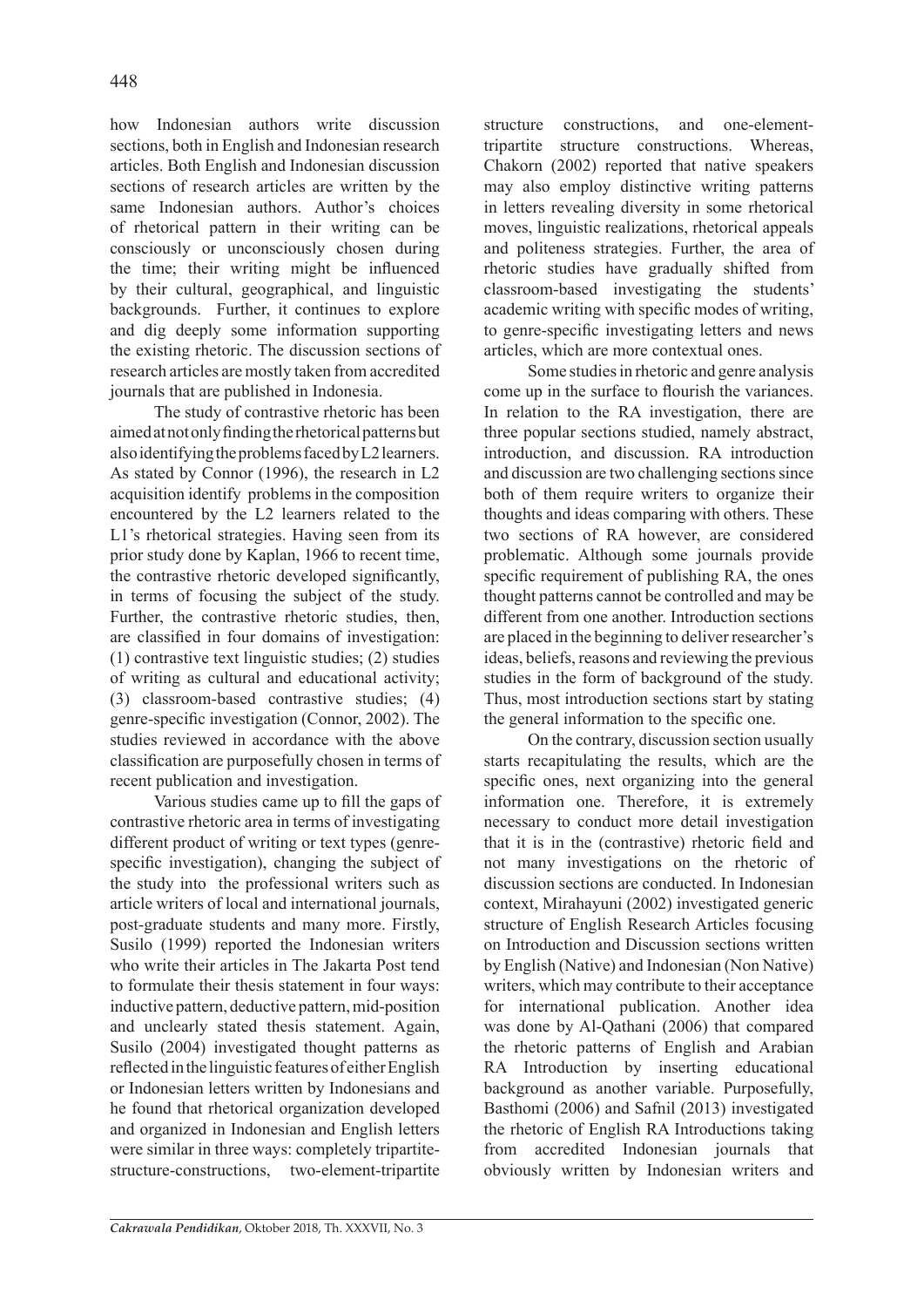looked for the reasons behind the existing of the rhetoric. In terms of rhetoric analysis, Swales' IMRD structure and CARS model (1990) were still relevant to be utilized by these previous researchers.

In accordance with previous studies, the interesting part comes up that investigating English and Indonesian RA discussion sections written by different authors certainly shows the differences and similarities of rhetorical patterns of RA discussion sections, because of some reasons namely; every author has different backgrounds such as educational and linguistic backgrounds, she/he is from different country; native or non-native, and she/he may use the writing style required by the selected journals. Having investigated deeper on the rhetorical patterns, we investigate how Indonesian authors write their English and Indonesian RA discussion sections in an attempt to describe the differences and similarities of rhetorical patterns of RA discussion sections. The differences and similarities found can be as a result of the way the authors using the language, since they write using different languages and having particular patterns.

### **METHODS**

The study was conducted by utilizing content analysis in the area part of qualitative research, since we investigated the rhetorical patterns of English and Indonesian RA discussion sections written by the same Indonesian authors. The source of data consisted of 7 Indonesian authors who have published 1 English RA and 1 Indonesian RA in Indonesian journals. Some reasonable criteria of selecting research articles published in the Indonesian journals were namely (1) The articles were written in English and Indonesian by the same Indonesian authors individually, not in team; (2) The articles were published in Indonesian journals, accredited by Directorate General of Higher Education (DIKTI), as one of indications of qualified and consistent journals; (3) The articles were published in the field of Language and Language Teaching, in which we earned our formal educations;

The data were collected by documenting English and Indonesian RA discussion sections. We focused on Indonesian authors who wrote both English and Indonesian RAs. After getting the relevant data, we classified RA discussion sections on whether it was put as an independent section or combined with the result or finding sections. The RA discussion sections that were put as an independent section could directly be analyzed in the parts of rhetorical pattern or move. Meanwhile, the combined RA discussion was identified by the paragraph that began with the expression *'Based on the result above...'*.

We analyzed English and Indonesian RA discussions sections as written texts based on their moves. CARS (Create a Space for Research) model developed by Swales (1990) was executed as the instrument. It consisted of 8 moves: Move I (background information), Move II (statement of the results), Move III ((un)expected outcome), Move IV (reference to previous research), Move V (explanation), Move VI (exemplification), Move VII (deduction and hypothesis), and Move VIII (recommendation). We, then continued to display and interprete the data, for the purpose of describing the data naturally. In an effort to know what moves of the paragraphs belong, both data of English and Indonesian RA discussion sections were analyzed a sentence by a sentence. Each move may occur or be repeated many times. It was also possible that some moves did not occur at all. The arrangement of the moves both in English and Indonesian RA discussion sections was not always put orderly. Thus, we tried to find not only the order position and occurrence of the moves, but also the availability or completeness of the moves.

#### **FINDINGS AND DISCUSSION Findings**

After having analyzed the RA discussion sections written by the same authors, 7 Indonesian authors operate not too different rhetorical patterns of English and Indonesian RA discussion sections viewed from moves occurrences, completeness, and order of the move structures. Nearly all 7 Indonesian authors show 5 moves in the English RA discussion section and 6 moves in the Indonesian RA discussion section. The moves found are Move II (statement of the results)—Move III ((un)expected outcome)—Move IV (reference to previous research)—Move V (explanation)—Move VI (exemplification)—Move VII (deduction and hypothesis). Besides the moves aforementioned before, there is one move existing only in the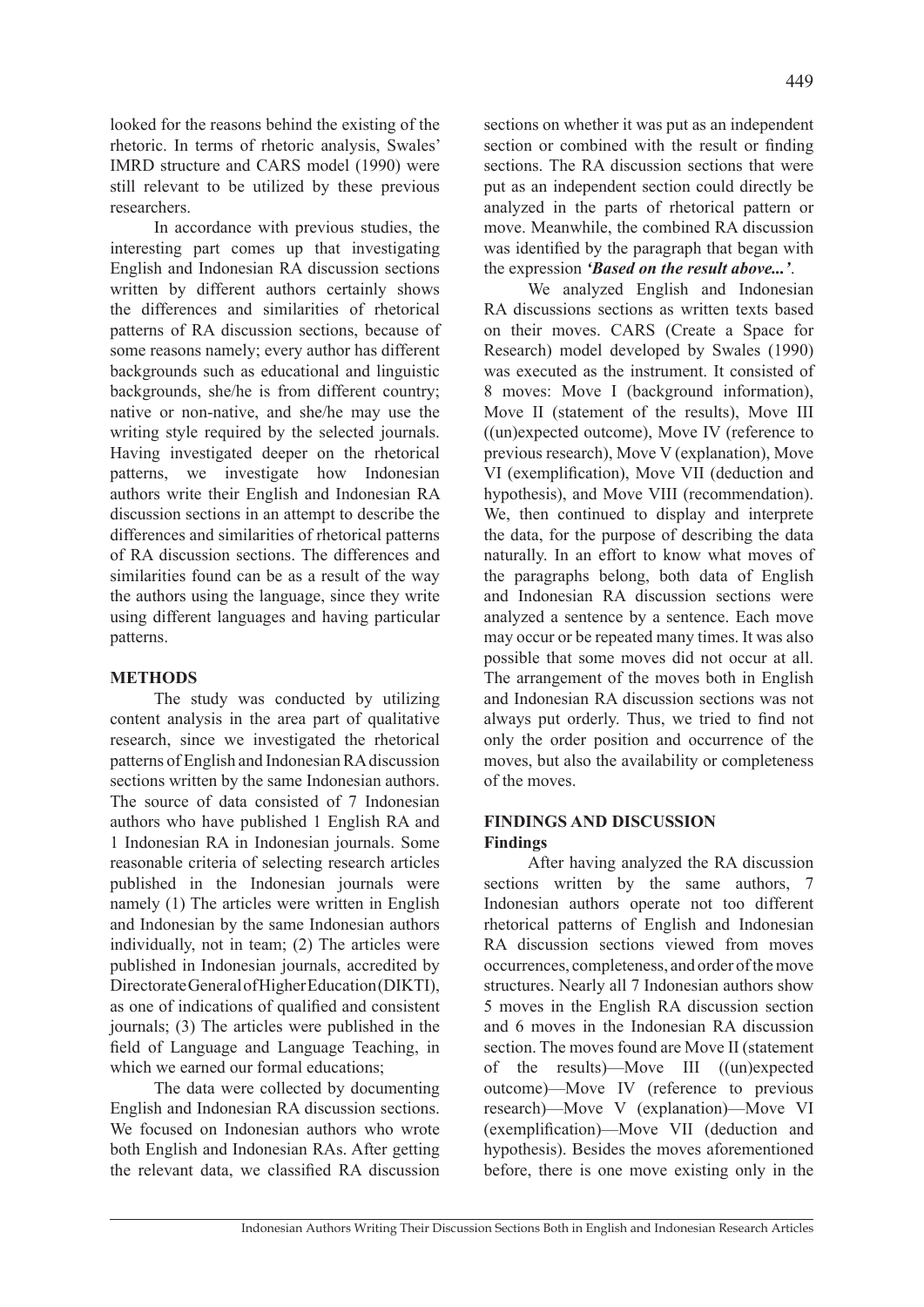Indonesia RA discussion section, namely move VI (exemplification). Move I (background Information) and move VIII (recommendation) are considered absent in both English and Indonesian RA discussion sections, since the moves occur at very small number or do not occur at all. Thus, the recapitulation of moves occurrences of both English and Indonesian RA discussion sections written by Indonesian authors is in Table 1.

The recapitulation of move occurrences informs the occurrence or availability of moves in the discussion sections of English and Indonesian RAs. It also provides information about the move structures, the number of occurrences of each move, and the total number of occurrences of each move. The detail explanation of the move structure, move occurrences and the number of move occurrences is elaborated in the following.

## **The Rhetorical Patterns of English RA Discussion Sections**

There are 7 discussion sections of English RAs written by Indonesian authors who experienced in the field of language and language teaching. As shown in table 1 above, the occurrence or the availability of moves in the English discussion sections results from the

move structures. Each occurrence of the move represents the existence sentences inside the discussion sections. When one move occurs repeatedly two or more, it means that there are also two or more sentences identified as the move.

In short, not all moves occur in the discussion sections of English RA written by Indonesian authors. Based on the data reported above, move I (Background information) and move VIII (recommendation) are rarely found in the discussion sections. The totals of occurrences of both move I and move VIII are only 3 times. It means that there are only 3 out of 7 discussion sections of English RAs having those moves.

However, the occurrences are not always found in the same discussion sections. One discussion section can only have move I (background information) or move VIII (recommendation) and it happens also to other moves. The most frequent moves among 7 discussion sections are move V (explanation) and move II (statement of results) occurring at 43 times and 37 times respectively. Further, the totals occurrences of the rest moves: move III ((un) expected outcome), move IV (reference to previous research), move VI (exemplification), and move VII (deduction and hypothesis) are 14, 22, 9, and 19 times respectively, as shown in table 1.

**Table 1. The Recapitulation of Moves Occurrences of Both English and Indonesian RA Discussion Sections Written by Indonesian Authors**

|     | <b>Moves Frequency of English Discussion Sections</b> |                          |      |      |      |      |                          |      |                          |                        |
|-----|-------------------------------------------------------|--------------------------|------|------|------|------|--------------------------|------|--------------------------|------------------------|
| No. | <b>Authors</b>                                        | Move                     | Move | Move | Move | Move | Move                     | Move | Move                     | Remark                 |
|     |                                                       |                          | П    | Ш    | IV   |      | VI                       | VП   | VIII                     |                        |
|     | A <sub>1</sub>                                        | $\overline{\phantom{0}}$ |      |      | 4    |      | $\overline{\phantom{0}}$ |      |                          | Two moves are absent   |
|     | A2                                                    | $\overline{\phantom{0}}$ | 6    | 4    |      |      |                          |      | $\overline{\phantom{0}}$ | Two moves are absent   |
| 3.  | A3                                                    |                          | 12   |      | 4    | 9    | 6                        |      | $\overline{\phantom{a}}$ | One move is absent     |
| 4.  | A4                                                    |                          |      |      |      |      |                          |      | $\blacksquare$           | Four moves are absent  |
|     | A5                                                    |                          |      |      | 4    |      |                          |      |                          | Two moves are absent   |
| b.  | A6                                                    |                          |      |      |      |      |                          |      |                          | One move is absent     |
|     | A7                                                    |                          |      |      |      |      |                          |      |                          | Three moves are absent |
|     | Total                                                 |                          | 37   | 14   | 22   | 44   | 9                        | 19   |                          |                        |

|     |                |      | <b>Moves Frequency of Indonesian Discussion Sections</b> |      |      |      |      |      |                          |                       |
|-----|----------------|------|----------------------------------------------------------|------|------|------|------|------|--------------------------|-----------------------|
| No. | Authors        | Move | Move                                                     | Move | Move | Move | Move | Move | Move                     | Remark                |
|     |                |      |                                                          | Ш    | IV   | V    | VI   | VІІ  | VIII                     |                       |
|     | ΑI             |      |                                                          |      |      | 4    |      |      |                          | Two moves are absent  |
|     | A <sub>2</sub> | ۰    |                                                          | -    |      |      |      |      | $\overline{\phantom{0}}$ | Five moves are absent |
|     | A3             |      |                                                          |      | 10   | Q    |      |      | $\overline{\phantom{a}}$ | Two moves are absent  |
| -4. | A4             |      |                                                          |      | 6    | 13   | Q    |      | $\overline{\phantom{0}}$ | Two moves are absent  |
|     | A5             |      |                                                          |      |      |      |      |      |                          | Four moves are absent |
| 6.  | A6             |      | 19                                                       |      | 12   | 17   | 6    |      |                          | One move is absent    |
|     | A7             |      |                                                          |      |      | 12   |      |      |                          | Two moves are absent  |
|     | Total          |      | 49                                                       | 15   | 34   | 61   |      | 30   |                          |                       |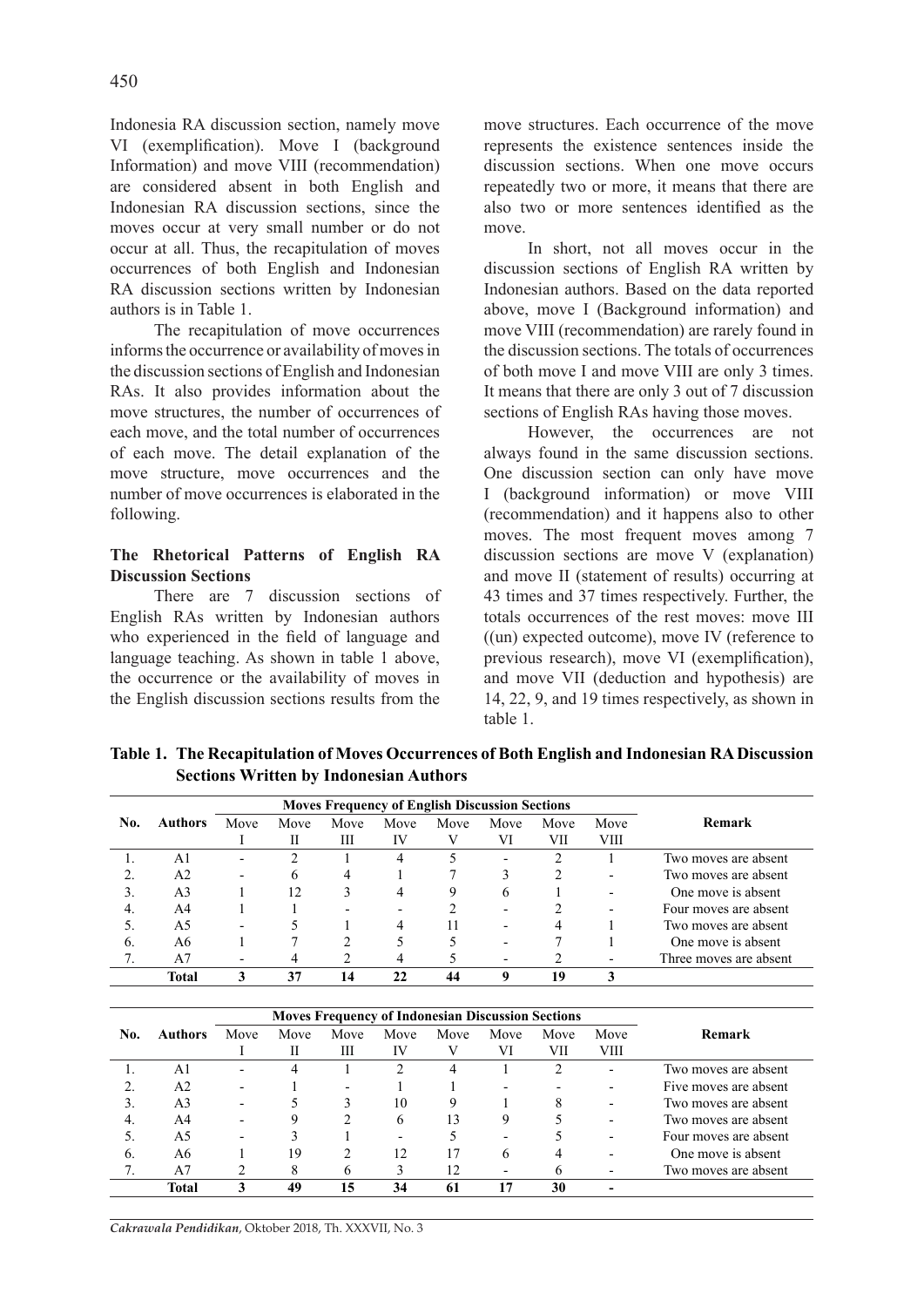Although, move I (background information) is found in a very small number in the English RA discussion sections, there are some authors operating move I to begin their discussion sections. The move is characterized by the wish of the author recapitulating main points, highlighting theoretical information or reminding the reader of technical information. The phrase "the relevant interview transcript were used to" is recognized as reminding the reader of technical information. The phrase "universal metaphors refer to" is shown that the author wish to highlight theoretical information and the phrase "some important points need to" is indicated as recapitulating main points.

Both move II (statement of results) and move VII (deduction and hypothesis) are used by the 7 Indonesian authors to begin the English RA discussion sections at the field of English Language Teaching (ELT). Move II occurs more in the discussion section of English RAs that simply is recognized from the phrase *"*the study found" showing to begin the statement of results. The move is seen in the phrase *"*deserved special attention*"*. It implies that there will be more elaboration of the results in the next sentences or the moves. It is, then, identified as statement of results based on the findings and elaboration in advance. Thus, there are also common words to state the results indeed, such as "found, showed, indicated, and reported".

Move VII (deduction and hypothesis) is found not only to begin, but also to end the English RA discussion sections. The move urges the author to make a claim about the generalizability of all or some of the reported results. In the discussion section of English RA, it is identified from the phrase *"*another possible hypothesis*"*. The claims are also recognized from the phrases "all findings seem to suggest" and "the findings of the study suggest". The move is then as a reflection of the authors' madeinterpretation based on the results.

The next move occur after move II or move VII is move III ((un)expected outcome). The move contains the author's personal comment based on the reported results, expressing either in positive or negative way. In the discussion section of English RA, it is identified from the sentence "they sometimes found peer response as...". The sentence is recognized as the author expecting outcome occurred based on the results. At glance, indicating move III is somehow about problematic, since the keywords can be similar to other moves. The best way to confirm is through reading the information that comes before or after it.

Move IV (reference to previous research) and move V (explanation) are indicated as two most frequent moves in the English RA discussion sections, although the sequence does not always occur respectively. Move V appears repeatedly following the other moves. The move in the discussion sections shows the explanation or elaboration of the previous sentence or move in the sentence "for them it was more convenient to learn the meaning of English words by...". Again, the authors seem to strengthen the previous explanation of reported results.

Meanwhile, move IV (reference to previous research) contains reference for purpose of either comparing with present research or supporting the present research. In the English RA discussion sections, the move is found in the purpose for supporting present research, not comparing with the present research, as indicated from the phrases "this study thus supports the findings of previous researches..." and "in line with this...".

Similar to move I (background information), move VI (exemplification) and move VIII (recommendation) are also considered to be absent in the English RA discussion sections, since move VI is only used by two authors at the small number of move occurrences. Move VI exhibits examples to support an explanation. Some common keywords to represent the move is "for example" or "for instance". Move VIII is also used very rare and about complicated to be recognized in the 7 Indonesian authors' English RA discussion sections. The sentence indicated as move VIII is not directly recommending the further research, but the message implies and suggests the ideas for further research. Thus, understanding the move is extremely based not only on the move itself, but also the previous and the coming moves.

# **The Rhetorical Patterns of Indonesian RA Discussion Sections**

Similar to discussion sections of English RAs, there are also 7 discussion sections of Indonesian RAs reported in this part. Based on the total occurrence in table 1, there are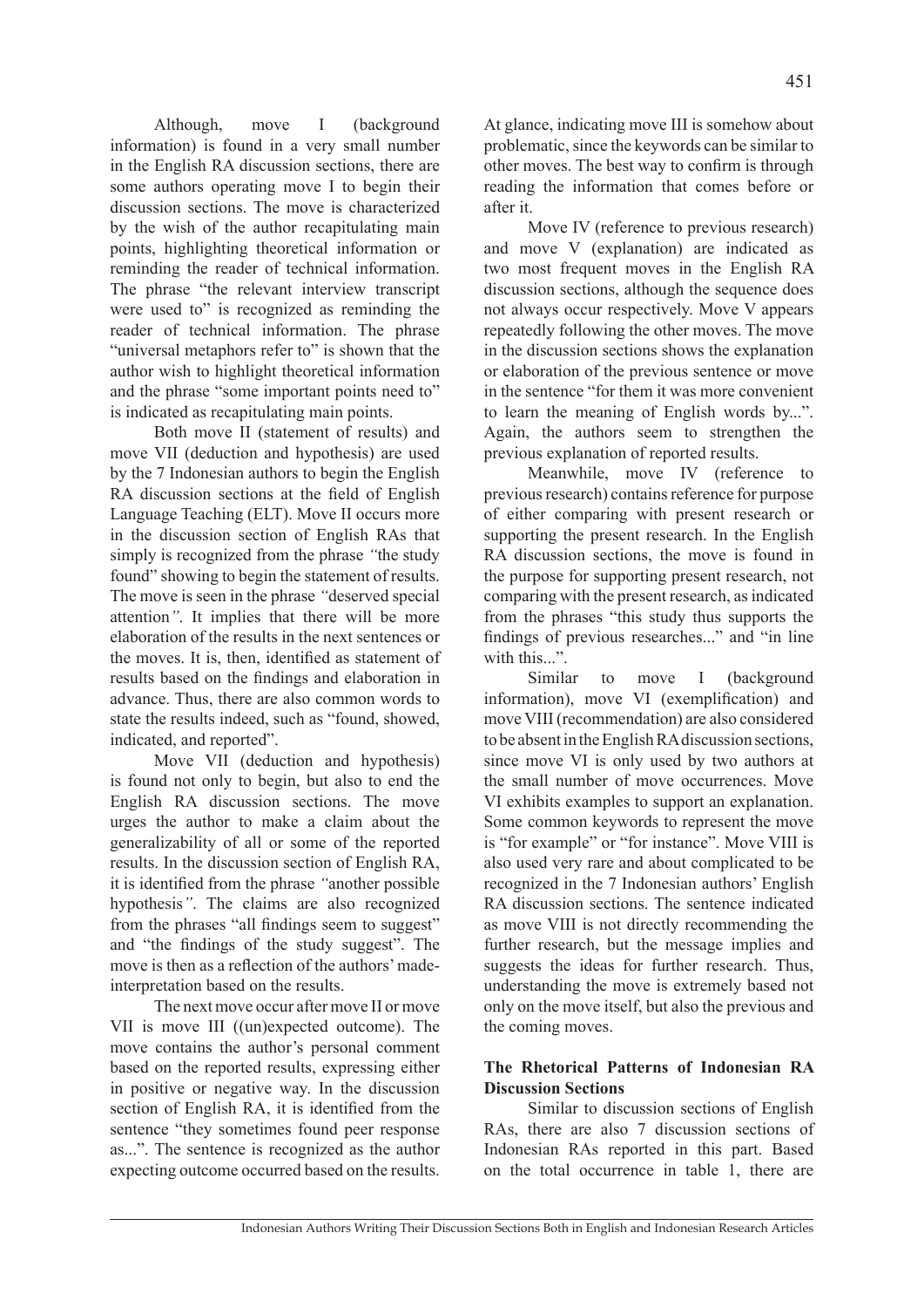two moves identified absent in the discussion sections of Indonesian RAs written by the same Indonesian authors namely move I (background information) and move VIII (recommendation). The total of moves occurrences mostly occur in move V (explanation) at 61 times. The next total of move occurrences is 49 times in move II (statement of results). Meanwhile, the total of moves occurrences in move IV (reference to previous research) and move VII (deduction and hypothesis) is at 34 and 30 times respectively. The total of moves occurrences of move III ((un) expected outcome) and VI (exemplification) are 15 and 17 times. Thus, the total of occurrences of Move I (background information) is 3 times.

Most Indonesian RA discussion sections shows to begin the section by exhibiting move II (statement of results). The statement of result comes up clearer in the discussion section of Indonesian RA in the sentence: "...*menghasilkan temuan berupa alasan yang mendasari..."*.("... resulted five fundamental reasons...".) The key word showed the sentence representing the move is *"menghasilkan"* (resulted) that certainly relates to the reported results in advance.

The next move shows up following move II (statement of results) in the move structure of Indonesian RA discussion sections is move V (explanation). Move V is the most frequent appearing in the discussion sections at 61 times. The move contains explanation in the form of reasons based on the reported results. The move is recognized from the excerpt "*hal itu dikarenakan tuturan yang..."* ("It happened because speech delivered in..."). It is clearly shows that the author offers a reason related to the reported results and it is indicated as causeeffect relationship.

Move IV (reference to previous research) and move VII (deduction and hypothesis occur many times in the Indonesian RA discussion sections. Move IV is recognized similarly to the findings in the English RA discussion sections that nearly all 7 Indonesian authors provide the move in a purpose to support present study. They are not exhibiting it to compare the present study with the previous one.

Move VII (deduction and hypothesis) is identified as opening move in few Indonesian RA discussion sections. The authors operate beginning phrases *"dengan demikian"* (therefore) and *"bisa dikatakan"* (it could be said) implied as the emphasis of the reported result. The authors also try to repeat the reported result clearer based on the author's interpretation. In addition, it is the so-called sort of claim about the generalizability of some or all of the reported results.

The rest moves existing in the move structure of Indonesian RA discussion sections are move III ((un) expected outcome and move VI (exemplification). Both moves are at the similar range of occurrences. Move III represents the author-made comment on whether the outcome is expected or not. It is found in the phrases *"cukup bagus"* (good enough) and *"masih mengalami kendala"* (faced some obstacles) that obviously show the author's expectation on the reported results.

Move VI (exemplification) is mostly found in the field of Linguistics, especially Pragmatics. The move exhibits examples to support an explanation. It shows that the author operates the keywords *"misalnya"*(such as)*, "sebagai contoh"* (for example), and *"Data"* (as seen in Data). Those phrases above are necessary to support previous explanation in the discussion section of Indonesian RA.

Thus, both move I (background information) and move VIII (recommendation) are recognized absent in the Indonesia RA discussion sections. It is similarly found in the English RA discussion sections. It is, then the move structure of Indonesian RA discussion section consisting of 6 moves.

# **Discussion**

Viewed from 7 authors reported in the findings, most authors operate move II (statement of results) to open and end either in the English and Indonesian RA discussion sections. Move VII (deduction and hypothesis) is mostly seen as an opening sentence in the English RA discussion sections. However, there are few discussion sections identified to open the discussion section with move I (background information) that occurs the least. Thus, the findings imply that nearly all Indonesian authors operated consistent opening moves of their discussion sections of both in English and Indonesian RAs.

The rhetorical patterns of discussion sections of English RAs and those of Indonesian RAs written by Indonesian authors show not too different. The rhetorical patterns of discussion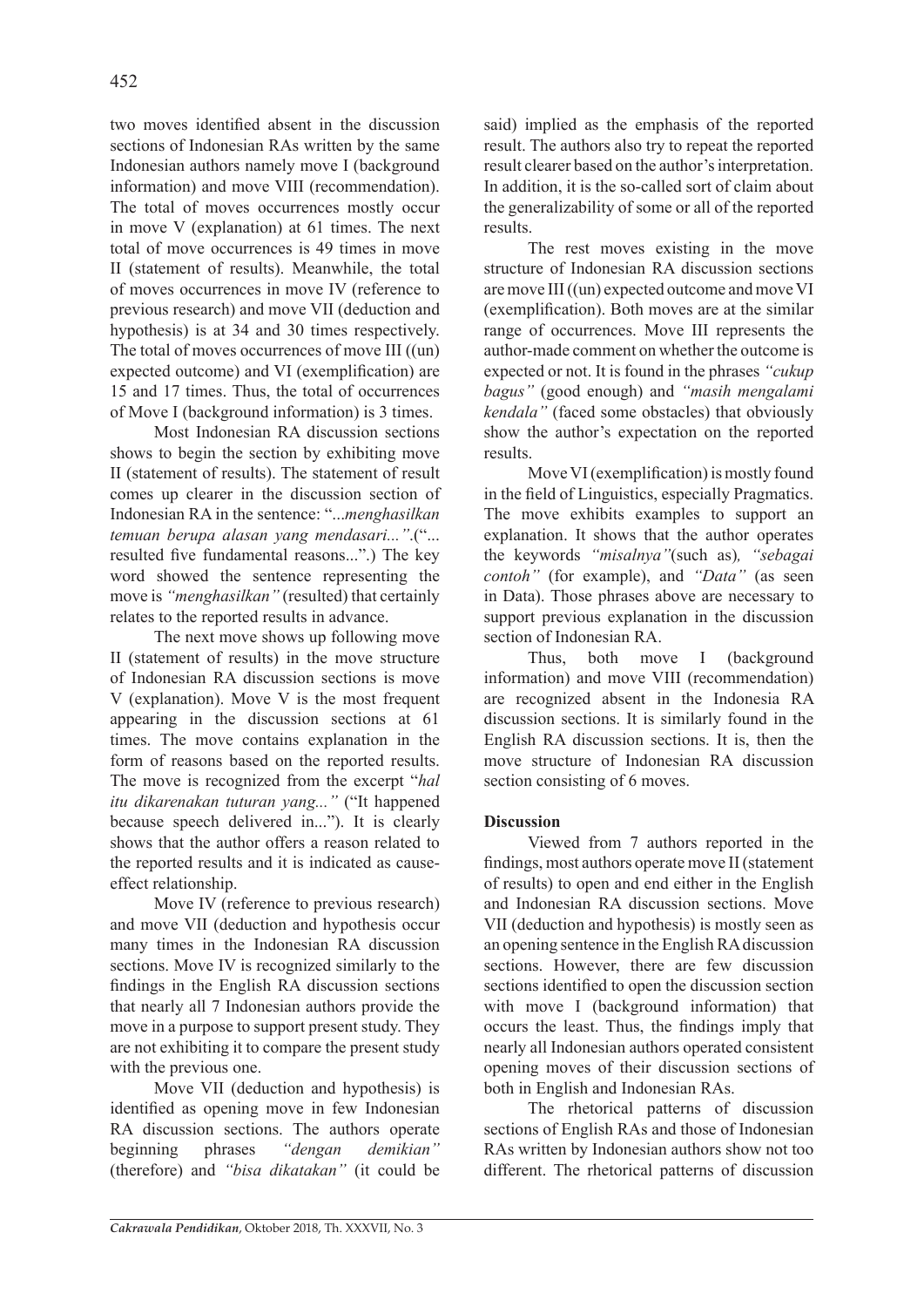sections in English RAs contain 5 frequent moves and the rhetorical patterns of discussion sections in Indonesian RAs contain 6 frequent moves. The findings show that although the rhetorical patterns (moves) of discussion sections of both English and Indonesian RAs above occur almost at the same frequencies, they can be found not only in sequence but also in cycle. Both discussion sections of English and Indonesian RAs can be started with different order moves. There were no moves obligatory found in the discussion sections, what did emerge, was clear cyclical patterning in the writer's choice of moves (Hopkins and Dudley-Evans, 1988; Holmes, 1997; Peacock, 2002). Therefore, Indonesian authors in the findings have and operate sequence moves differently based on their choices and beliefs.

Move I (background Information) has very few occurrences that it is considered to be not occurred in the present study. It seems that Indonesian authors prefer not to repeat information stated in the previous sections. They prefer to express directly statement of what the results were about. The least occurrence of Move I (background information) is not only found in the field of Language, Applied Linguistics, Language Teaching, but also other fields such as Environmental Science, Social sciences, etcetera (Peacock, 2002; Holmes, 1997). Move I, therefore, is not considered as a part of rhetorical patterns of discussion sections of both in English and Indonesian RAs written by Indonesian authors.

Furthermore, the rhetorical patterns of discussion sections of both English and Indonesian RAs in the present study mostly start in cycle of Move II (statement of results), Move V (explanation), and Move IV (reference to previous research). They also open orderly with Move VII (deduction and hypothesis), Move II (statement of results), and Move V (explanation). These findings can be called as cyclical moves. These cyclical moves are different from the one suggested by Swales (1990), in which he claimed that the most common moves in the discussion sections of English RAs was a cycle of Move I, Move II, and Move IV, while Arsyad (2013) showed the most common moves consisting of Move I, Move II, and Move V. Thus, Move II can be considered as highly preferred move in the discussion sections of RAs.

Move VII (deduction and hypothesis) is also indicated as an opening move of discussion sections in both English and Indonesian RAs. This way of writing organization follows universal writing patterns, the so-called deductive pattern. In the present study, it was found in the field of Applied Linguistics RAs. On the contrary, Atai & Falah (2010) reported that move VII (generalizability) were not used by Persian Native Speakers who wrote Applied Linguistics RAs. However, Holmes (1997) confirmed that some moves, like Statement of Result, Generalization, and Outlining Subsequent or Parallel Developments are the most prominent. Move VII (deduction & hypothesis) containing generalization considers prominent, hence it is necessarily needed inside the discussion sections.

The next move following Move II (statement of results) and Move VII (deduction and hypothesis) in the present study is Move V (explanation). The move is found in the highest frequency, it implies that the Indonesian authors recognize it as a prominent move in writing both English and Indonesian RAs. The idea of the importance of Move V is also supported by Mirahayuni (2002) that both writer groups had a similar understanding of importance of Move V in RA writing. Later, it extremely shows that the cycle of Move II or Move VII in the present study reasonably happens and by providing Move V, the RA authors actually show their individual point of views as researchers.

 Move IV (reference to previous research) is the next move found following Move V (explanation). Although the frequency of move IV is in average, Move IV is considered very important. It is similarly showed by Anwar (2010) that Indonesian authors considered Move IV existence important, although this fact is in contrast with what Mirahayuni (2002) stated that in the non-native English RAs, Move IV occurred only in 10 RAs and it shows that the writers may not consider relating their findings with previous findings. Meanwhile, Peacock (2002) proposed that Move 5 (reference to previous research) occurred in 73% (NS/NNS) and seemed to be important in Language and Linguistics. It is clearly in line with the findings of the present study.

Accordingly, Move III ((un) expected outcome) occurs in both English and Indonesian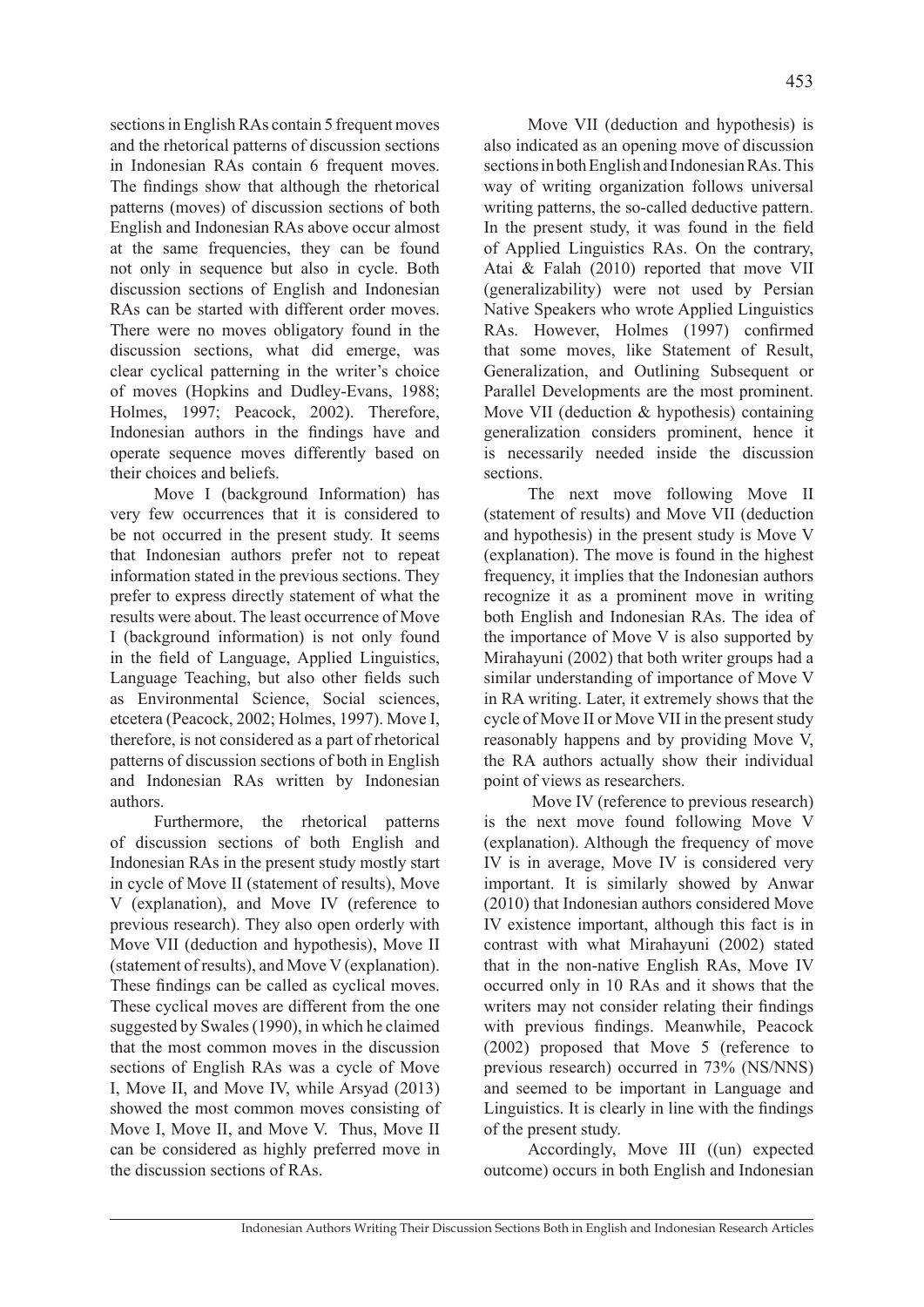RAs, with the least frequency. Move III mostly occurs to follow Move V (explanation) and move II (statement of results). In the findings, nearly all Indonesian authors provide ((un) expected outcome) with different degree. They tend to soften their expressions in Indonesian RAs. This finding is in line with what Mirahayuni (2002) investigated that Move III had high frequency in both the native and non-native English RAs. She added that analysis of Move III in the native and non-native English RAs raised difficulties due to the relation between functions and choices of lexicogrammatical. On the contrary, Arsyad (2013) and Anwar (2010) reported that Move III was considered absent in Indonesian RAs across disciplines, written by Indonesian authors. Thus, Mirahayuni's ideas seem to confirm the present study that Move III is not frequently chosen by the 7 Indonesian authors.

The last two moves considered to be absent are Move VI (exemplification) and Move VIII (recommendation). In the present study, Move VI occurs only in Indonesian RAs. This is similarly found in Mirahayuni (2002) that Move VI was found in about half of the native and non-native RAs. It is also supported by Arsyad (2013) that Move VI was considered to be absent in the discussion sections. Therefore, it shows that Move VI (exemplification) is greatly used depending on the authors' needs. If they operate Move V (explanation) providing sufficient information, they, then, will not use Move VI.

Move VIII (recommendation) is considered to be absent in the present study. Move VIII presents the need for further research or suggested possible lines of future research. This is in line with Arsyad (2013) that Move VIII (recommendation) was absent in Indonesian RAs across disciplines, although some researchers still reported that Move VIII was found in average frequency about 40 to 60 % either the native and non-native RAs (Holmes, 1997; Mirahayuni, 2002; Peacock, 2002). Thus, Move VIII is relatively easy to be recognized in the analysis of RAs, but this is not popular move.

To sum up, all Indonesian authors recognize and understand universal patterns of RA writing; especially the pattern of RA writing is proposed by Swales (1990). The different of similar move occurrences and frequency represent their choices, not their ignorance or unknown situation. They freely operate whatever, wherever and whenever moves were. Thus, we have limited situation to interview the authors and crosscheck the journals' editors in order to know how far the editors helped them. This will need to be investigated by next researchers.

# **CONCLUSION**

Based on the summary of findings and discussion sections, the rhetorical patterns of discussion sections of English and Indonesian RAs written by the same Indonesian authors are not too different. The rhetorical patterns of discussion sections of both in English and Indonesian RAs are different from Swales (1990) model, in terms of move occurrences and move order. Move I (background of Information), Move VI (exemplification), and Move VIII (recommendation) does not commonly occur in the rhetorical patterns of discussion sections of both in English and Indonesian RAs. The selected Indonesian authors tend to straightly open their discussion section with Move II (statement of results) or Move VII (deduction and hypothesis) and report things related to the results in their discussion section with no purpose of making recommendation (Move VIII). Thus, it seems that the authors learn from the common RA format existing in the Indonesian journal publication. The journal is not urged the RA author to provide recommendation as long as the RA has reported results clearly. In other words, the authors are in the position of having their rhetorical patterns suited the context and communities. We realized that there are some limitations found in the present study namely we did not interview our subjects, 7 Indonesians authors and the journals' reviewers/editors in order to crosscheck whether the RAs are originally based on the authors' ideas or the reviewer's suggestions. We therefore, recommend for others researchers to interview the authors and journals' reviewers/ editors in order to know how far the RAs are revised.

# **ACKNOWLEDGEMENT**

This research was supported by research funds of the Indonesian Directorate General of Higher Education (DIKTI). We would like to thank Professor Bambang Yudi Cahyono, Ph.D. for his guidance and advice during finishing the present study. Thus, we also thank the reviewers of the manuscript.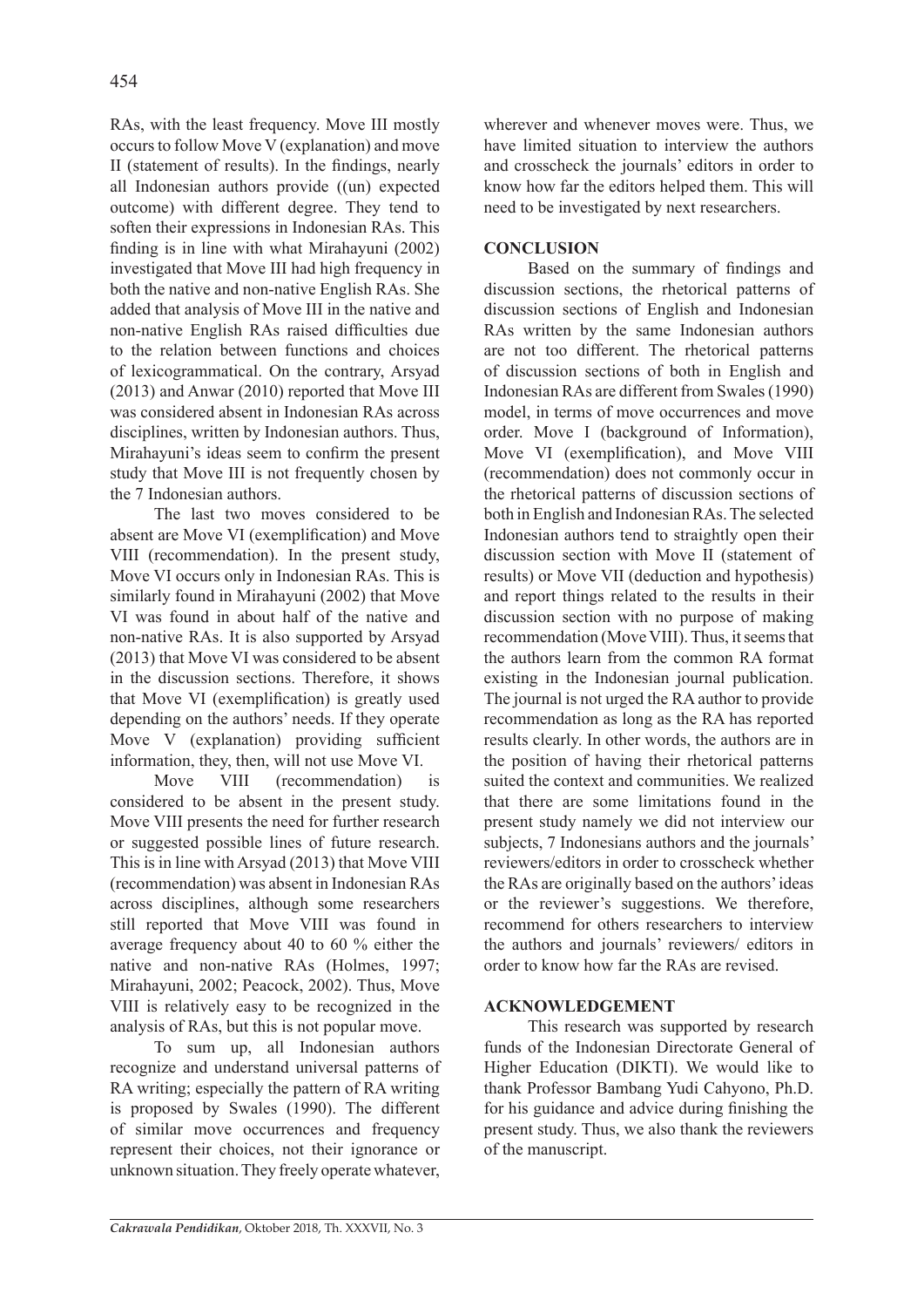### **REFERENCES**

- Al-Qathani, A. K. (2006). *A Contrastive Rhetoric Study of Arabic and English research article Introductions*. Unpublished Dissertation. Oklahoma State University.
- Anwar, K. (2010). *Rhetorical Patterns of Research Articles in Language Teaching Journals*. Unpublished Dissertation. Pascasarjana, Universitas Negeri Malang.
- Arsyad, S. (2013). A Genre-Based Analysis on Discussion Section of Research Articles in Indonesian Written by Indonesian Speakers. *International Journal of Linguistics* 5(4), 50-70, from http://dx.doi. org/10.5296/ijl.v5i4.3773
- Atai, M. R. & Falah, S. (2010). *A Contrastive Genre Analysis of Result and Discussions of Applied Linguistic Research Articles Written by Native and non-Native English Speakers with Respect to Evaluated Entities and Ascribed Values*. Paper presented at the 10<sup>th</sup> Pan-Pacific Association of Applied Linguistics Conference in Edinburgh University. Retrieved from http://www. paaljapan.org/resources/proceedings/ PAAL10/pdfs/atai.pdf
- Basthomi, Y. (2006). *The Rhetoric of Research Article Introductions Written in English by Indonesians.* Unpublished Dissertation. Pascasarjana, Universitas Negeri Malang.
- Chakorn, O. (2002). *Contrastive rhetoric of English persuasive correspondence in the Thai business context: crosscultural sales promotion, request and invitation.* Unpublished PhD thesis. University of Warwick.
- Connor, U. (1996). *Contrastive rhetoric: Crosscultural aspects of second language writing.* Cambridge: Cambridge University Press.
- Connor, U. (2002). New Directions in Contrastive Rhetoric. *TESOL QUARTERLY*, 36 (4), 493-510, from https://doi. org/10.2307/3588238.
- Holmes, R. (1997). Genre Analysis and the Social Sciences: An Investigation of the Structure of Research Article Discussion Sections in Three Disciplines. *English for Specific Purposes*, 16(4), 321-337, from https://doi.org/10.1016/S0889- 4906(96)00038-5.
- Hopkins, A & Dudley-Evans, T. (1988). A Genre-Based Investigation of the Discussion Sections in Articles and Dissertations. *English for Specific Purposes*, 7(2), 113- 121, from https://doi.org/10.1016/0889- 4906(88)90029-4.
- Kaplan, R. B. (1966). Cultural Thought Patterns in Intercultural Education. *Language Learning*, 16(1), 1-20, from https://doi. org/10.1111/j.1467-1770.1966.tb00804.x.
- Kuntjara, E. (2004). Cultural Transfer in EFL Writing: A Look at Contrastive Rhetoric on English and Indonesian. K@ta Journal, 6(1), 13-29, from https://doi.org/10.9744/ kata.6.1.13-29
- Mirahayuni, N. K. (2002). Investigating Generic Structure of English Research Articles: Writing Strategy Differences between English and Indonesian Writers. *TEFLIN Journal,* 13(1), 22-57, from http://dx.doi. org/10.15639/teflinjournal.v13i1/22-57.
- Ozmen, K.S. (2016 Rhetorical Analysis of the Doctoral Abstracts on English Language Teaching inTurkey. *i-manager's Journal Teaching on English*, 6(1), 25-35, from https://doi.org/10.26634/jelt.6.1.4808.
- Peacock, M. (2002). Communicative Moves in the Discussion Section of Research Articles. *System*, 30(4), 479-497, from https://doi. org/10.1016/S0346-251X(02)00050-7.
- Safnil. (2013). A Genre-Based Analysis on the Introductions of Research Articles Written by Indonesian Academics. *TEFLIN Journal*, 24(2), 180-200, from http://dx.doi.org/10.15639/teflinjournal. v24i2/180-200.